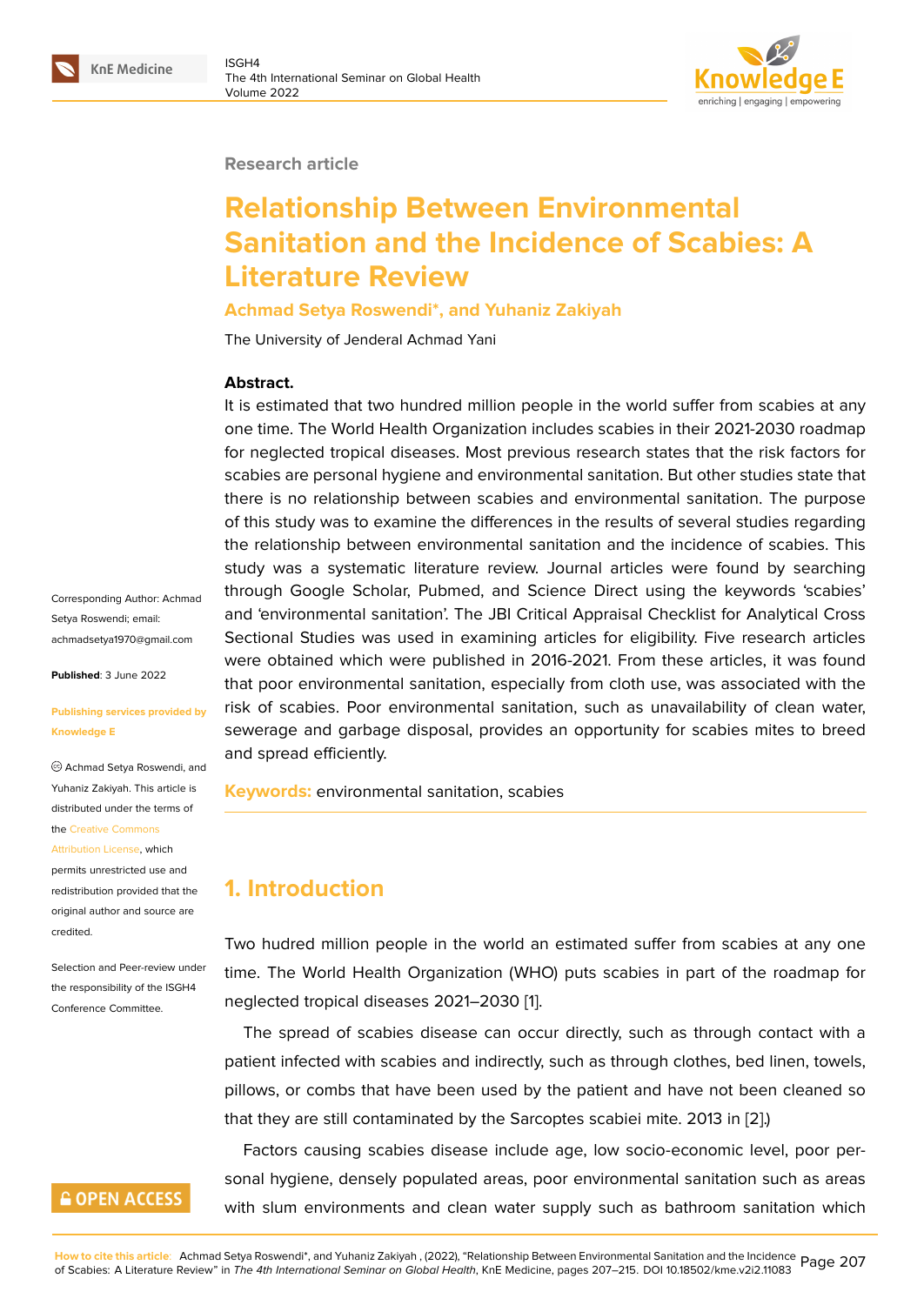greatly contributes to the incidence of scabies disease. . The main problems that still occur in Indonesia are still dominated by infectious diseases, most of which are environmental-based infectious diseases (Hidayati and Abidin, 2016). At that time the skin disorder will look like dermatitis with the discovery of papules, vesicles, urticaria and others [3].)

The results of research conducted by [4] in his research on 104 respondents with the title "House Environmental Sanitation and Social Culture of Coastal Communities against Scabies Inc[id](#page-7-2)ence" showed that the respondents who suffered from scabies were 52 respondents (50%), with a high reside[nti](#page-8-0)al density. did not meet the requirements, namely 77 respondents (74.0%), the humidity that did not meet the requirements was 41 respondents (39.4%) and the physical quality of the water did not meet the requirements, namely 61 respondents (58.7%). The p value is 0.464 or  $>$  0.05, which means that there is no relationship between the sanitation of the home environment and the incidence of scabies. According to the results of research conducted by [3]) in their research on 61 respondents with the title "The Relationship of Clean and Healthy Living Behavior (PHBS) and the Environment with Scabies Incidence in the Elderly" showed that respondents who suffered from scabies were 34 respondents (55, 7%), [w](#page-7-2)ith poor environmental sanitation as many as 35 respondents (57.4%) and respondents who have poor bathing frequency as many as 14 people (23%). The p-value is 0.002 or <0.05, which means that there is a relationship between environmental sanitation and the incidence of scabies in the elderly. From the results of the two studies, there are still differences so that researchers need to conduct research using the literature review method.

Based on the description of the background above, there are still variations in the results that can cause scabies. So that researchers are interested in knowing the dominant factor in the occurrence of scabies by conducting a literature review secondary data study with the title "Relationship of Environmental Sanitation with Scabies Incidence: Literature Review".

### **2. Methods**

**2.1. Literature Search Strategy**

#### **2.1.1. Data Source**

The data sources used in the preparation of this report are secondary data sources, using data from the results of previous researchers, in the form of papers from scientific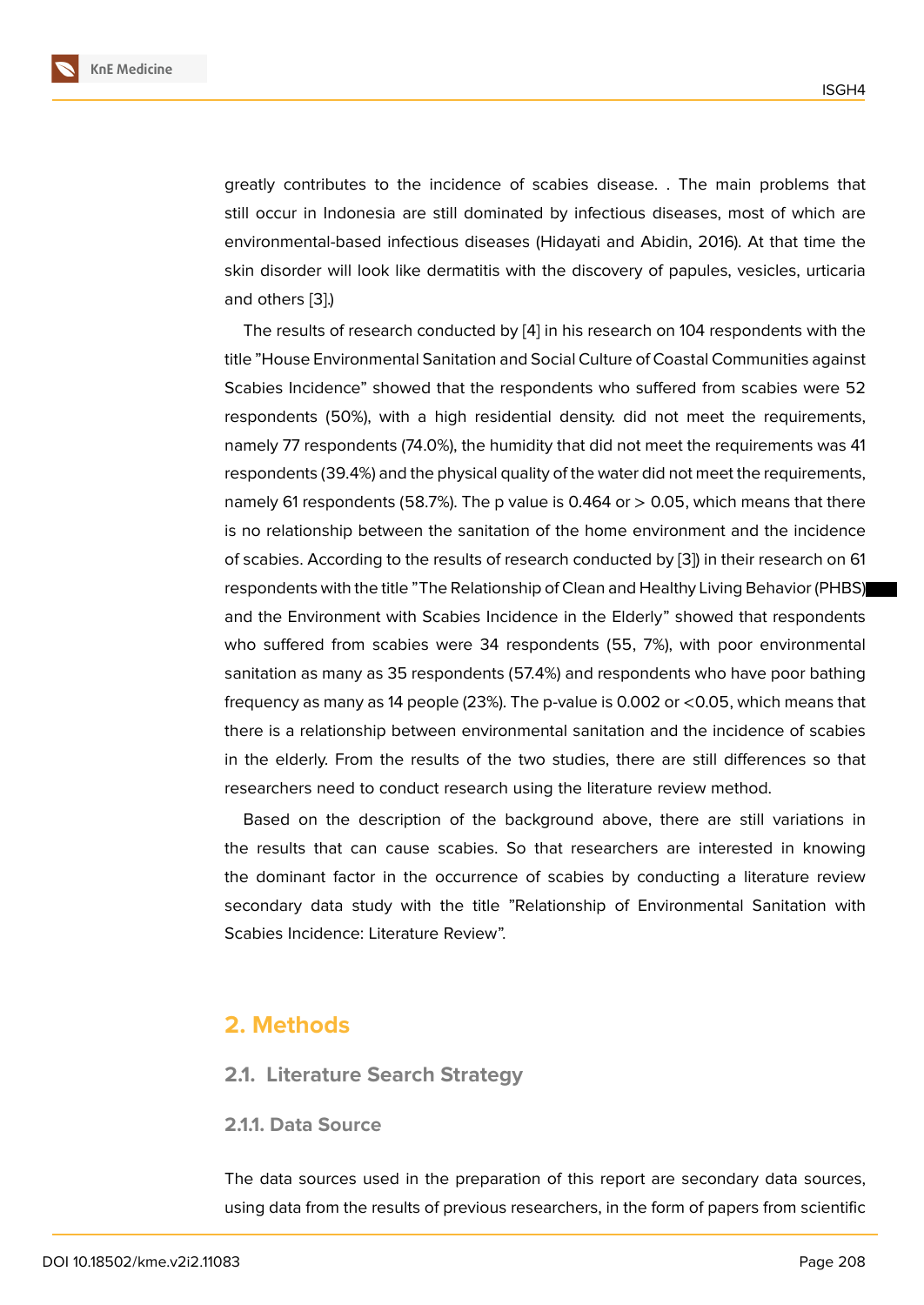journals, papers from conferences (proceedings), theses and dissertations, reports from trusted organizations and textbooks. .(Roswendi et al., 2021). The academic database used is data that has high reputation, medium reputation and low reputation. For journals that have a high reputation and are being obtained from International Journals, while for journals that have low reputations are obtained from national journals accredited by Shinta, which are obtained from Google Scholar. International journals used as secondary data are Scopus accredited journals. International journal search using MeSH (Medical Subject Heading) with boleen operators (AND, OR and NOT) with the keyword "environment sanitation and scabies". In addition to using MESH, researchers also use PICOST (Population, Intervention, Comparison, Study, Output and Time). The time limit for the journal used is from 2016-2021, the journal can be accessed in full text, abstract, and free access.

Reputable data used is from Science Direct with. The number of articles found that are in line with the research theme amounted to 26 articles. The database includes more than 30 million citations from medical and biomedical literature. The number of articles found that are in line with the research theme is 15 articles, with access address: https://www.ncbi.nlm.nih.gov/pmc/. The data of low reputation used is from Google Scholar, with the number of articles found that are in line with the research theme totaling 561 articles. https://scholar.google.com/. The search time for the literature review is from February to July 2021.

#### **2.1.2. Quality Assessment**

Analysis of article quality assessment can be carried out using scientific instruments using the Critical Appraisal Tools (CAT) instrument, which is adjusted to the type of research design used. Each criterion is given a score, the yes score is worth 1 and the no score is 0, then each score is calculated and added up. The minimum value of the literature that can be used is 50% of the cut off point value that has been agreed upon by the research team. The instrument used in this study was the JBI (The Joanna Briggs Institute) instrument with a cross sectional approach [1].

#### **2.1.3. Literature Selection**

The literature selection used is using protocols and literature evaluation using PRISMA (Preferred Reporting Items for Systematic Reviews and Meta-Analysis) is used so that literature review writing is carried out in a systematic and structured manner, starting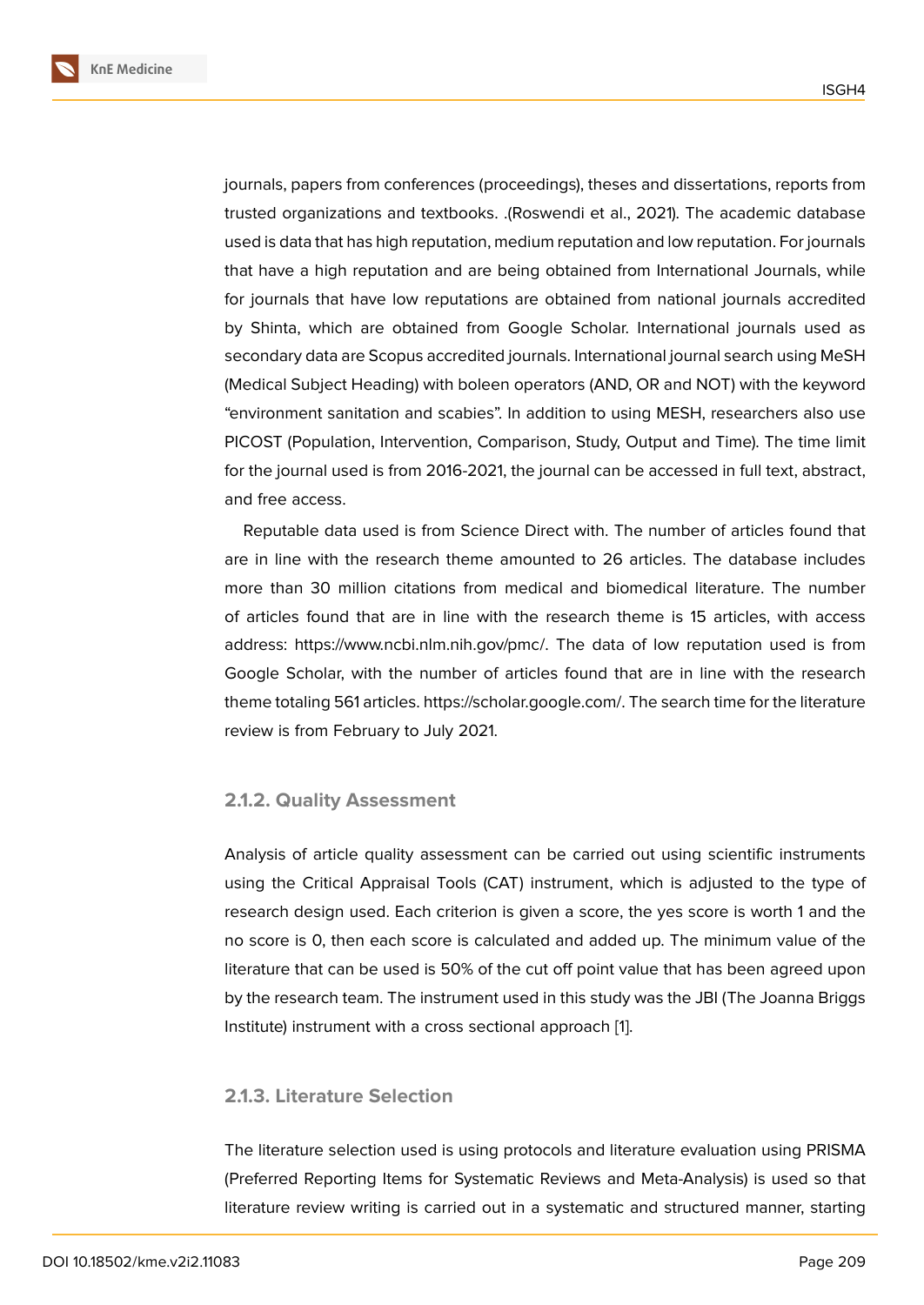from searching, selecting assessments to determining articles, which are explained in stages. narratively then displayed in the form of a PRISMA diagram. The PRISMA stages carried out consist of: Identification, Screening, Eligibility, Included. The steps taken are described in the chart below:



**Figure** 1

# **3. Results**

According to the results of research conducted by T Caroline et al., (2020) explained that of 120 respondents, the factor that did not have a relationship was the knowledge factor with a P Value of 0.533 (P Value , = 0.05), and others have a relationship, such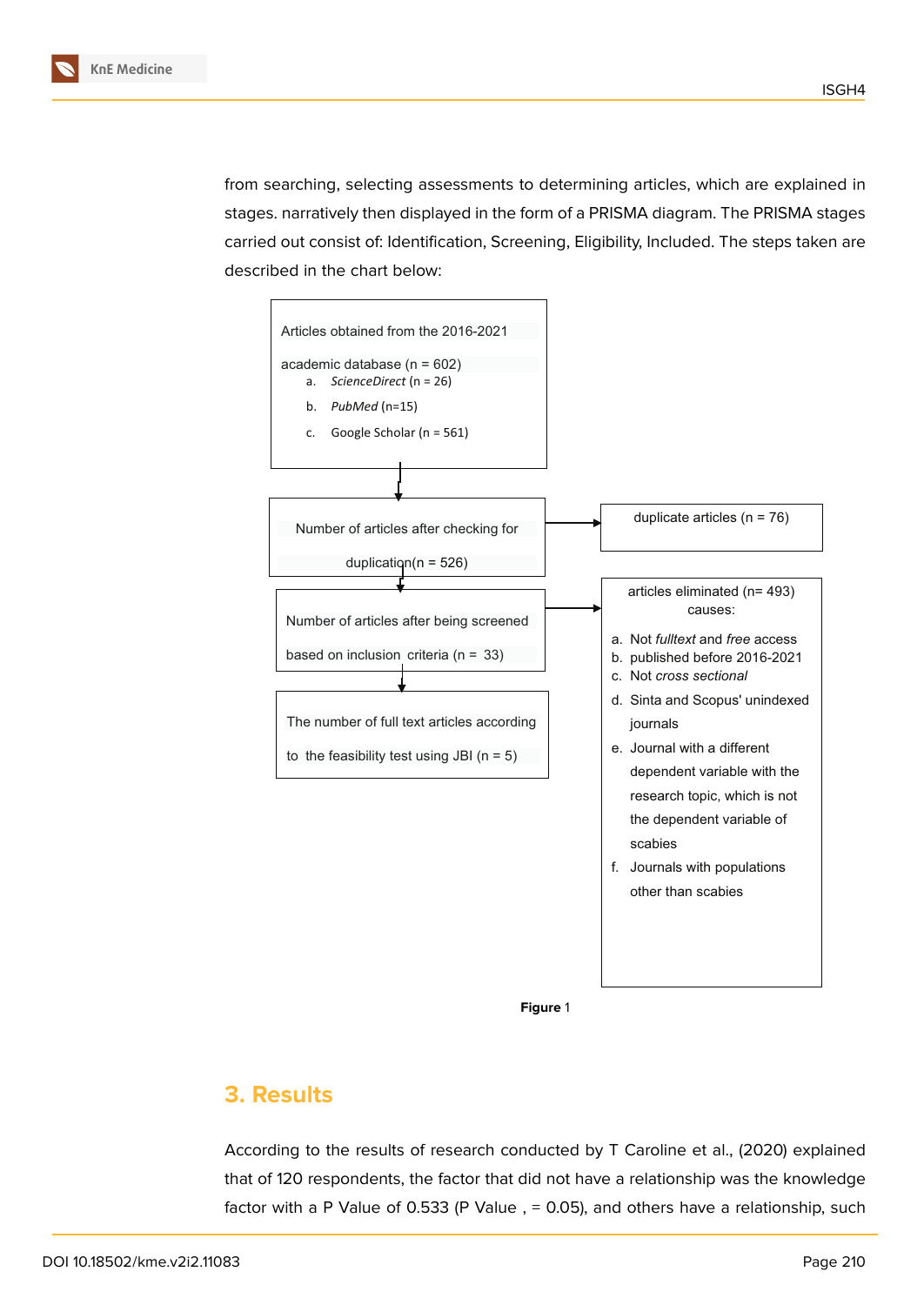| <b>Article Title</b>                                                                                                                                                                                                                                                                                                                                                                                | Independen<br><b>Variabel</b>                                                                                                                                                                                                                                | Independen Scabies(%) P Value<br><b>Variabel (%)</b> |        |                                                                                                                  | Result                                                                                                                                                                                    |
|-----------------------------------------------------------------------------------------------------------------------------------------------------------------------------------------------------------------------------------------------------------------------------------------------------------------------------------------------------------------------------------------------------|--------------------------------------------------------------------------------------------------------------------------------------------------------------------------------------------------------------------------------------------------------------|------------------------------------------------------|--------|------------------------------------------------------------------------------------------------------------------|-------------------------------------------------------------------------------------------------------------------------------------------------------------------------------------------|
| Relationship of Knowledge, a.Knowledge<br>Clothing Cleanliness, Towel b.<br>Hygiene and Environmental Hygiene c. Towel<br>Sanitation<br>with<br>Incidence<br>Author:<br>Novyna<br>Carolyne T, sanitation.<br>Namora Lumongga Lubis,<br>Nurmaini 2021 Indexed<br>SINTA <sub>3</sub>                                                                                                                  | Clothing 33,3% 78,3%<br><b>Scabies Cleanliness</b><br>d.<br><b>Ruth Environment</b>                                                                                                                                                                          | 90 % 65,0% 48,3%                                     |        | 0,533<br>0,003<br>0,014<br>0,042                                                                                 | No corelation<br>There's<br>corelation<br>There's<br>a<br>corelation<br>There's<br>a<br>corelation                                                                                        |
| Relationship of Knowledge, a. Knowledge b. 85,7% 57,1% 70%<br>Hygiene<br>Personal<br>Clean Water Provision with c. Clean<br>Scabies Incidence <b>Author:</b> supply<br>Ulfa Amelia, La Ode Muh<br>Sety, Lymbran Tina 2019<br>Indexed: SINTA 5                                                                                                                                                       | and Personal Hygiene 95,2%<br>water                                                                                                                                                                                                                          |                                                      |        | 0,001<br>0,001<br>0,001                                                                                          | There's<br>Relationship<br>There's<br>a<br>Relationship<br>There's<br>a<br>Relationship                                                                                                   |
| Personal Hygiene and Pres- a.<br>ence Analysis Sarcoptes Hygiene b.<br>scabiei in the dust of sleep- presence<br>ing mats of prisoners in Sarcoptes scabiei<br>prison in the incident of<br>scabies at the Class IIB<br>Prison in Jombang Author:<br>Arie Aulia Nur Affandi 2019<br><b>Indexed: SINTA 3</b>                                                                                         | <b>Personal 7,9% 40%</b><br><b>The</b><br>οf                                                                                                                                                                                                                 |                                                      | 74,1%  | 0,001<br>0,321                                                                                                   | There's<br>corelation<br>No Corellation                                                                                                                                                   |
| Scabies and its Associated a. House Cleaning 29,5%<br>Factors Among Under 15 b.<br>Years Children in Widila sanitation<br>District, Northern Ethiopia, The Presence of 59,8%<br>2019 Author: Tefera Haile, Animals<br>Tadesse<br>Sisay,<br>Jemere 2020 Indexed :<br>Scopus (Q3)                                                                                                                     | Environment 84,2%<br>in the 25,4%<br>Tadeg House d. Water<br>Do<br>sources<br>e.<br>not<br>use<br>soap<br>when<br>bathing<br>$-f_{\cdot}$<br><b>Sharing</b><br>Clothes<br>with<br><b>Scabies</b><br>Sufferers q. Go<br>scabies<br>the<br>to<br>epidemic area | c. 64,8% 74,1%<br>5%                                 | 23,84% | OR=<br>2,28<br>OR= 1,82<br>OR.<br>$=$<br>3,01 OR= because<br>1,82 OR= sharing<br>2,93<br>$OR =$<br>10,10<br>4,09 | The possibility<br>of<br>scabies<br>occurs,<br>and<br>the<br>highest<br>clothes<br>is<br>10.10 times the<br>possibility<br>of<br>scabies                                                  |
| Prevalence and Associated a. Rarely Shower 91,1% 24,5% 9,3%<br>Factors<br>оf<br>Among School Children in people who have<br>Dabat District, Northwest symptoms<br>Ethiopia, 2018 <b>Author</b> : itching c.<br>Henok Dagne, Awrajaw a family member<br><b>Bikes</b><br>Dessie,<br>Destaw, with<br>Walelegn<br>Worku<br>and Zemichael Gizaw 2019 use water to wash<br><b>Indexed</b> : $Scopus (Q2)$ | Scabies b. Contact with 21,1% 12,75%<br>Οf<br>Have<br>symptoms<br>Yallew of itching d. Only<br>hands                                                                                                                                                         |                                                      |        | $OR =$<br>3,54<br>OR=2,66<br>$OR =$<br>2,66<br>$OR =$<br>4,38                                                    | The possibility<br>of<br>scabies<br>occurs,<br>and<br>the<br>highest<br>because<br>of<br>not using soap<br>when bathing<br>is 4.38 times<br>the possibility<br>of<br>scabies<br>occurring |

Table 1: Percentage of Independent Variables with Incidence of Scabies.

as: clothing cleanliness factor, with a P Value of 0.003, towel cleanliness factor with a P value of 0.014 and environmental sanitation factor with a P Value of 0.042. Based on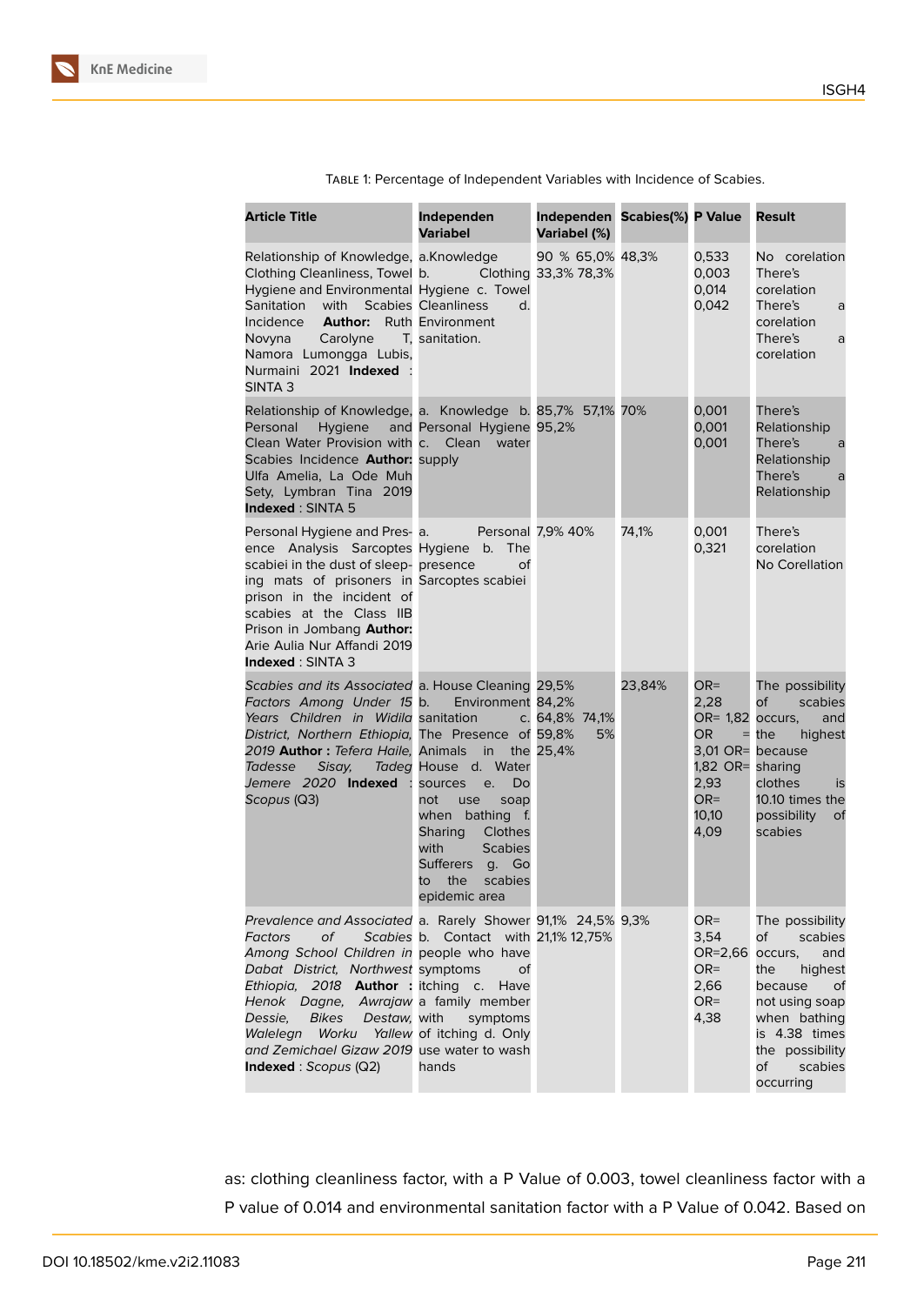these data, the factor that has the smallest P value is the towel cleanliness factor which can cause ascabies.

According to the results of research conducted by [5] of 42 respondents. All factors examined, such as knowledge factors, personal hygiene factors, and clean water supply factors all have a relationship with the P Value for each factor of 0.001 ((P Value, = 0.05). Based on these data all factors studied have the sa[m](#page-8-1)e strength of the relationship, namely the P Value of 0.001.

According to the results of research conducted by [6] of 85 respondents, it was found that poor personal hygiene resulted in the occurrence of scabies, with a P Value of 0.001 while the use of water contaminated with Sarcptes scabiei had no relationship with the incidence of scabies, with a value of P Value of 0.32[1.](#page-8-2)

According to the results of research conducted of 583 respondents, it was found that all factors consisting of environmental hygiene factors, environmental sanitation factors, the presence of animals in the house, the water factor used, the factor not using soap when bathing, the factor of sharing the use of clothing and the factor of going to an area that has a scabies epidemic, the results explain that there is a relationship, with the value of P Value ( $\alpha$  = 0.05). Of all the factors that have these factors, the factor of sharing the use of clothing has the highest close relationship, which is 10.10 times the possibility of scabies infection with OR = 10.10

According to the results of research conducted from 494 respondents, it was found that all the factors studied consisted of the factor of rarely bathing, the factor of contact with people who have symptoms of scabies, the factor of having family members who have itching, and the hand washing factor only uses water, the results explain that it has a relationship, with the P Value ( $\alpha$  = 0.05). Of all the factors that have these factors, the factor of washing hands using only water has the highest close relationship, which is 4.38 times the possibility of scabies infection with  $OR = 4.38$ .

Based on the results of the research above, the researcher can conclude that personal hygiene, cleanliness of clothes, cleanliness of towels, cleanliness of environmental sanitation, house hygiene, sharing clothes, contact with scabies sufferers, having family members have itching disorder have a role in the occurrence of scabies infection, but the most Having a strong close relationship is a shared factor in the use of clothing.

This is in line with [4] where the factors for the occurrence of scabies disease are poor environmental sanitation and also humans who live in groups so that mite infestations easily spread from sufferers to people around them through physical contact and can occur in all family [me](#page-8-0)mbers who live in the same area. one house. Scabies is also very closely related to behavior, especially in terms of poor personal hygiene. Scabies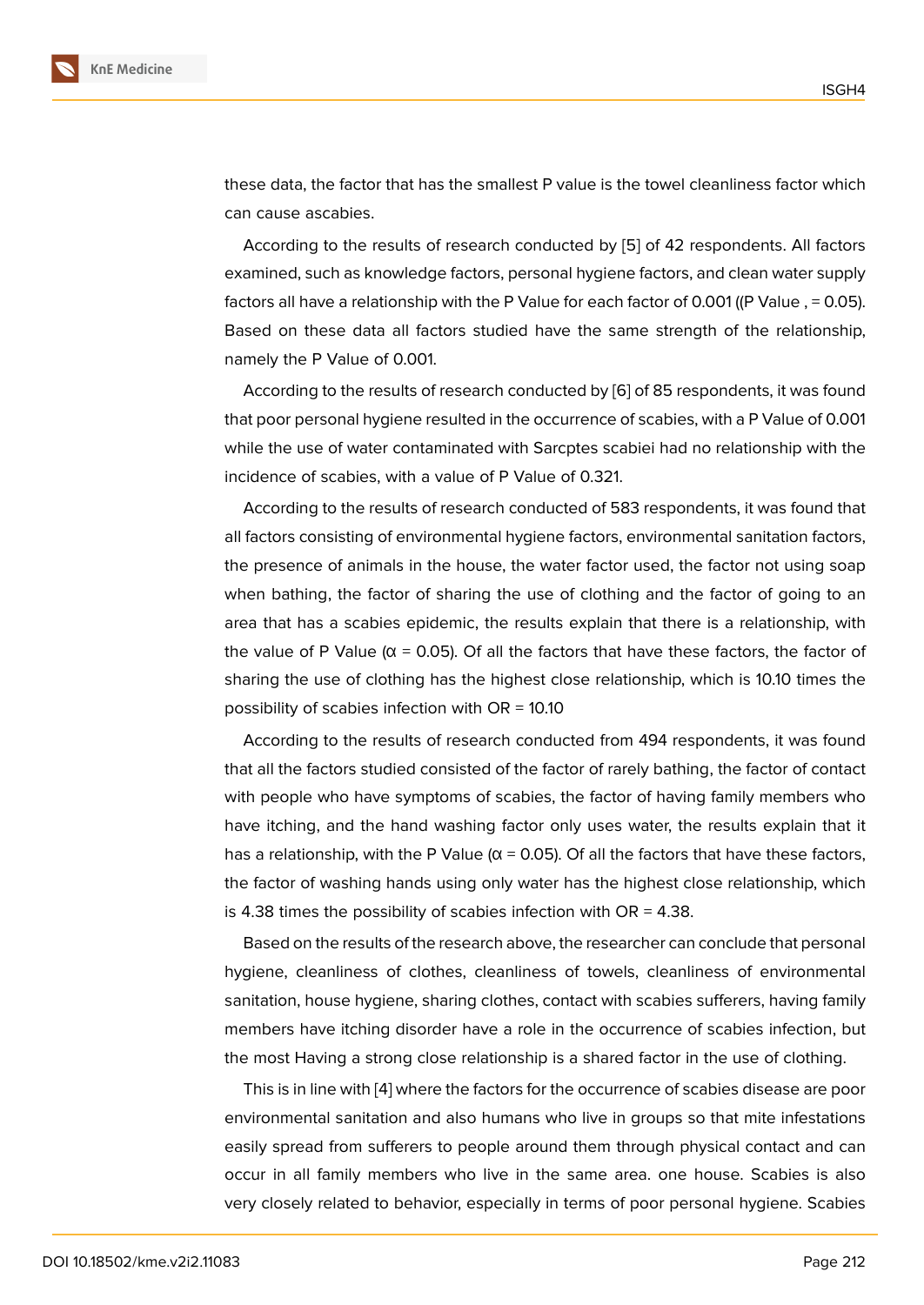infection can occur through the skin related to personal hygiene such as rarely bathing or only using water when washing hands, things like this are considered part of a person's habits, where poor personal hygiene can cause the body to be attacked by various diseases, such as scabies skin disease.

[7]) which states that high room humidity will accelerate the proliferation of Sarcoptes scabiei mites. Scabies mites are found in poor environmental sanitation, such as the unavailability of clean water, the unavailability of sewerage and the absence of landfills wh[ic](#page-8-3)h can cause scabies mites to breed in poor environmental sanitation, so that scabies mites can move in the most efficient way of transmission. is through direct contact of individuals with the environment as well as individuals with individuals who have been infected.

Based on the results of this literature review, it is hoped that it can be a reference in conducting further research on the relationship between environmental sanitation and the incidence of scabies.

### **4. Discussion**

Factors causing scabies disease include age, low socio-economic level, poor personal hygiene, densely populated areas, poor environmental sanitation such as areas with slum environments and clean water supply such as bathroom sanitation which greatly contributes to the incidence of scabies disease.

the availability of good environmental sanitation, depending on the behavior of the community, and the habits of the community. Good behavior in preventing scabies review can be started with good knowledge of preventing scabies transmission. Lack of knowledge can make it difficult for people to receive information, so that people do not understand the importance of maintaining personal hygiene and environmental sanitation to prevent the occurrence of scabies disease. Where environmental sanitation conditions play an important role in the incidence of scabies disease so that people who have poor environmental sanitation will be at higher risk of suffering from scabies compared to people who have good environmental sanitation.

# **5. Study Limitation**

The scope of good environmental sanitation has several criteria, namely the condition of available clean water, healthy settlements, the availability of good latrines, good waste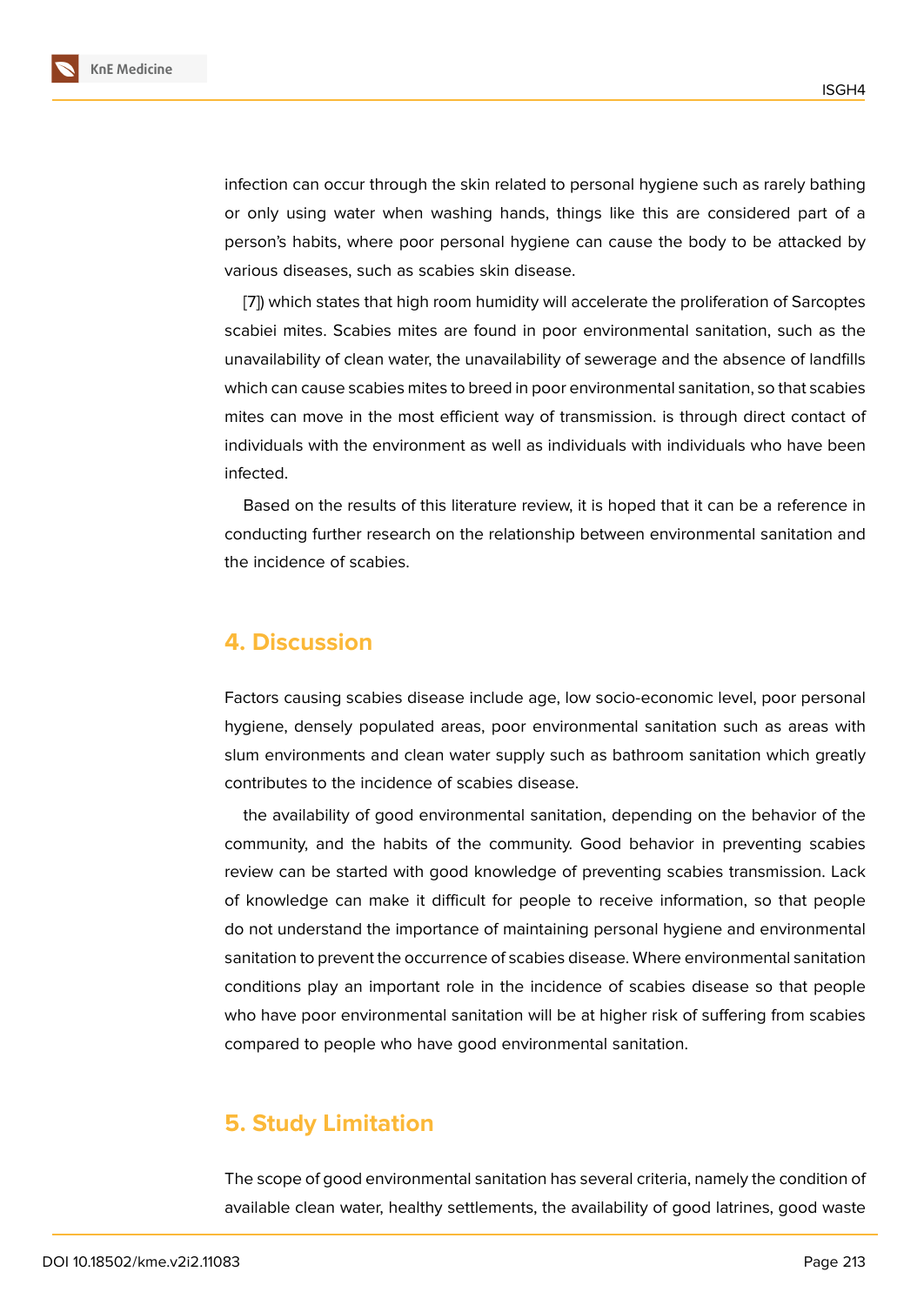management, there is a place for disposal and waste management, good humidity and good lighting. Each of these criteria has terms and conditions according to the standard.

In this research, there is only one article that has results up to measuring the criteria for light and humidity. other articles are not specific to all the criteria that state the scope of environmental sanitation. The article that discusses the risk factors for scabies is from the personal hygiene side.

# **6. Conclusion**

The spread of scabies disease can occur directly, such as through contact with a patient infected with scabies and indirectly, such as through clothes, bed linen, towels, pillows, or combs that have been used by the patient and have not been cleaned so that they are still contaminated by the Sarcoptes scabiei mite.

poor environmental sanitation, such as unavailability of clean water, unavailability of sewerage and no garbage disposal which can cause scabies mites to breed in poor environmental sanitation, so that scabies mites can move in the most efficient way. transmission. is through direct contact of individuals with the environment as well as individuals with individuals who have been infected.

# **7. Further Recommendation**

From this study, the researcher recommend for future researchers, research themes with a broad scope related to scabies transmission, for example good environmental sanitation standards that can prevent the growth and transmission of scabies which have more detailed environmental standards and criteria

## **References**

- <span id="page-7-0"></span>[1] Efendi R, Adriansyah AA, Ibad M. Hubungan personal hygiene dengan kejadian scabies pada santri di pondok pesantren. Jurnal Kesehatan Masyarakat Indonesia. 2020;15(2):25–8.
- <span id="page-7-1"></span>[2] Febrianti F, Wahyuni RS. Hubungan pengetahuan dan sikap santri terhadap kejadian skabies di pondok pesantren darel hikmah kota pekanbaru tahun 2014. Jurnal Delima Harapan. 2019;6(2):59–68.
- <span id="page-7-2"></span>[3] Apriani M, Wulandari R. Hubungan perilaku hidup bersih dan sehat (PHBS) dan lingkungan dengan kejadian scabies pada lansiaA. Babul Ilmial Jurnal Ilmial Multi